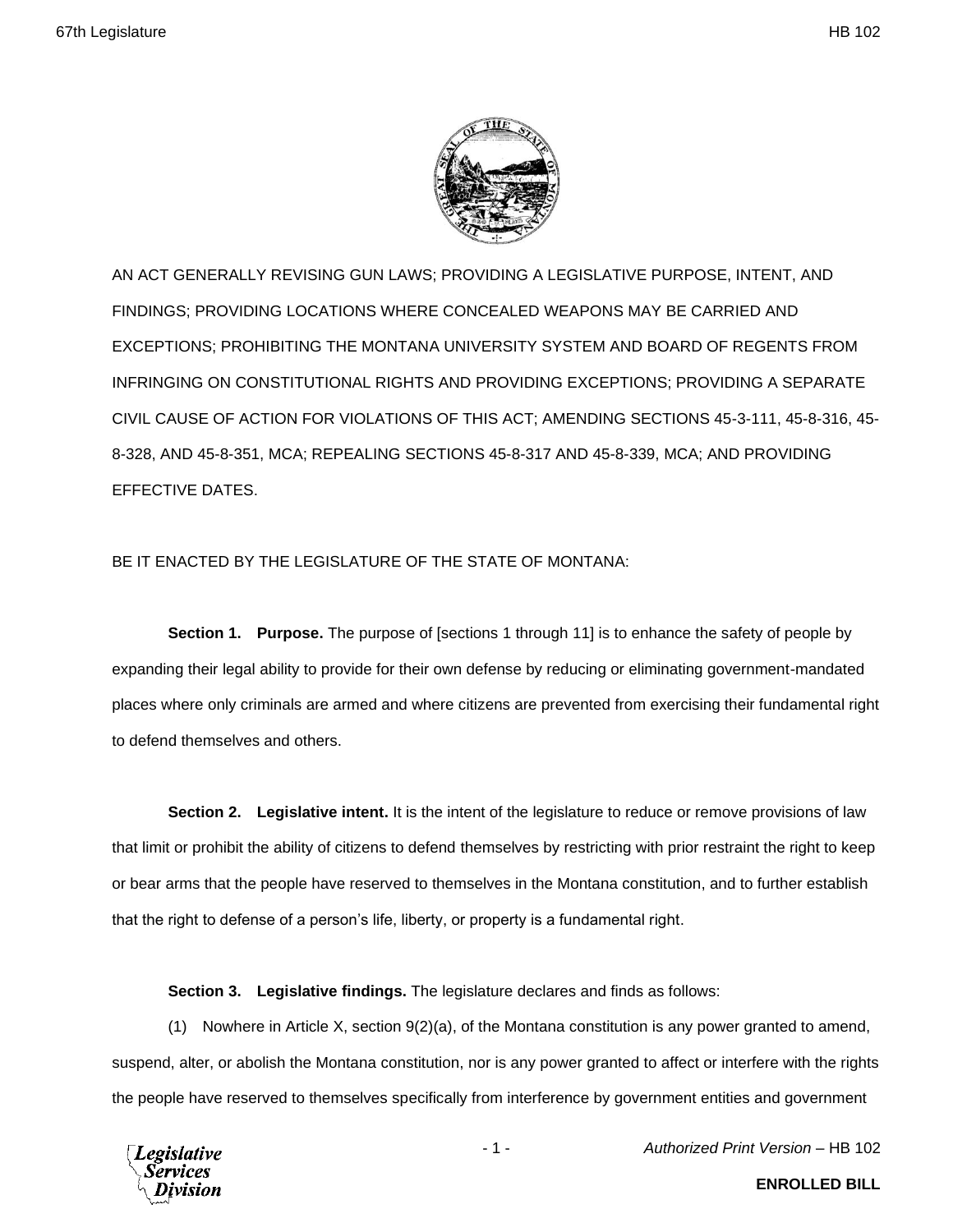actors in Article II of the Montana constitution.

(2) The Montana university system was created and is controlled by the Montana constitution and the land and buildings occupied by the university system are public property and not private property and are therefore clearly government entities.

(3) Any significant prohibition upon the possession of firearms at or on the various campuses of the Montana university system calls into question the rights that the people have reserved to protect themselves from government interference under Article II, section 12, of the Montana constitution.

(4) Zones where guns are prohibited provide an increased risk to the health and safety of citizens because these zones create an unreasonable expectation of government-provided safety, while that safety cannot be provided or ensured.

(5) In District of Columbia v. Heller, 554 U.S. 570 (2008), and McDonald v. City of Chicago, 561 U.S. 742 (2010), the United States supreme court affirmed that the second amendment to the United States constitution reserves to individuals the fundamental right to keep and bear arms for self-defense and is applicable as a restriction upon state and local governments and all political subdivisions of state and local government through the 14th amendment to the United States constitution.

**Section 4. Where concealed weapon may be carried -- exceptions.** A person with a current and valid permit issued pursuant to 45-8-321 or recognized pursuant to 45-8-329 may not be prohibited or restricted from exercising that permit anywhere in the state, except:

(1) in a correctional, detention, or treatment facility operated by or contracted with the department of corrections or a secure treatment facility operated by the department of public health and human services;

(2) in a detention facility or secure area of a law enforcement facility owned and operated by a city or county;

(3) at or beyond a security screening checkpoint regulated by the transportation security administration in a publicly owned, commercial airport;

(4) in a building owned and occupied by the United States;

(5) on a military reservation owned and managed by the United States;

(6) on private property where the owner of the property or the person who possesses or is in control



- 2 - *Authorized Print Version* – HB 102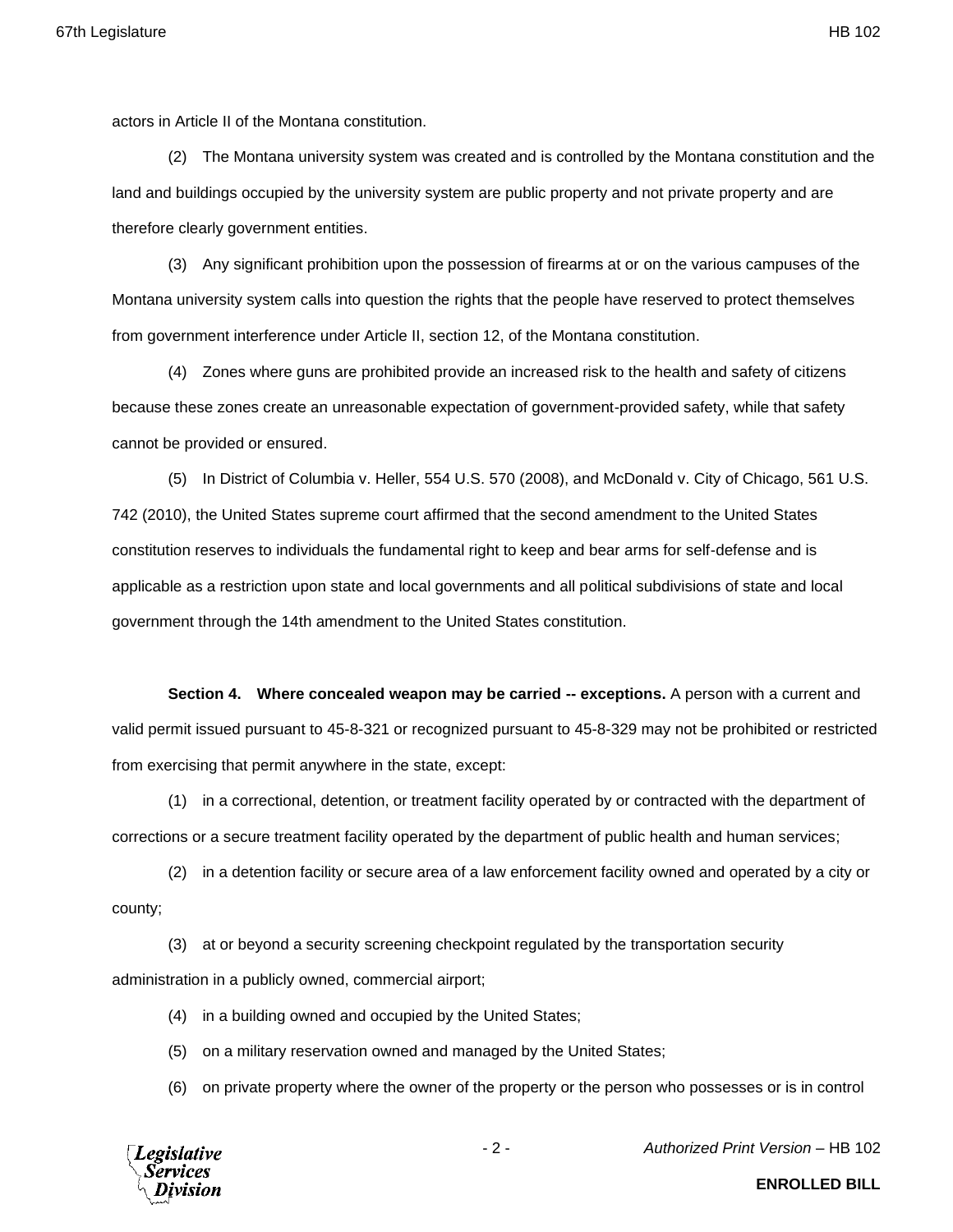of the property, including a tenant or lessee of the property, expressly prohibits firearms;

(7) within a courtroom or an area of a courthouse in use by court personnel pursuant to an order of a justice of the peace or judge; or

(8) in a school building as determined by a school board pursuant to 45-8-361.

**Section 5. Prohibition on infringement of constitutional rights.** The board of regents and all university system employees subject to the authority of the board of regents are prohibited from enforcing or coercing compliance with any rule or regulation that diminishes or restricts the rights of the people to keep or bear arms as reserved to them in Article II of the Montana constitution, especially those rights reserved in Article II, sections 4 through 12, notwithstanding any authority of the board of regents under Article X, section 9(2)(a), of the Montana constitution.

**Section 6. Regulation of firearms prohibited for certain people -- exceptions.** (1) Except as provided in subsection (2), the board of regents and any unit of the university system may not regulate, restrict, or place an undue burden on the possession, transportation, or storage of firearms on or within university system property by a person eligible to possess a firearm under state or federal law and meeting the minimum safety and training requirements in 45-8-321(3).

(2) The board of regents or a unit of the university system may prohibit or regulate the following:

(a) the discharge of a firearm on or within university system property unless the discharge is done in self-defense;

(b) the removal of a firearm from a gun case or holster unless the removal is done in self-defense or within the domicile on campus of the lawful possessor of the firearm;

(c) the pointing of a firearm at another person unless the lawful possessor is acting in self-defense;

(d) the carrying of a firearm outside of a domicile on campus unless the firearm is within a case or holster;

(e) the failure to secure a firearm with a locking device whenever the firearm is not in the possession of or under the immediate control of the lawful possessor of the firearm;

(f) the possession or storage of a firearm in an on-campus dormitory or housing unit without the



- 3 - *Authorized Print Version* – HB 102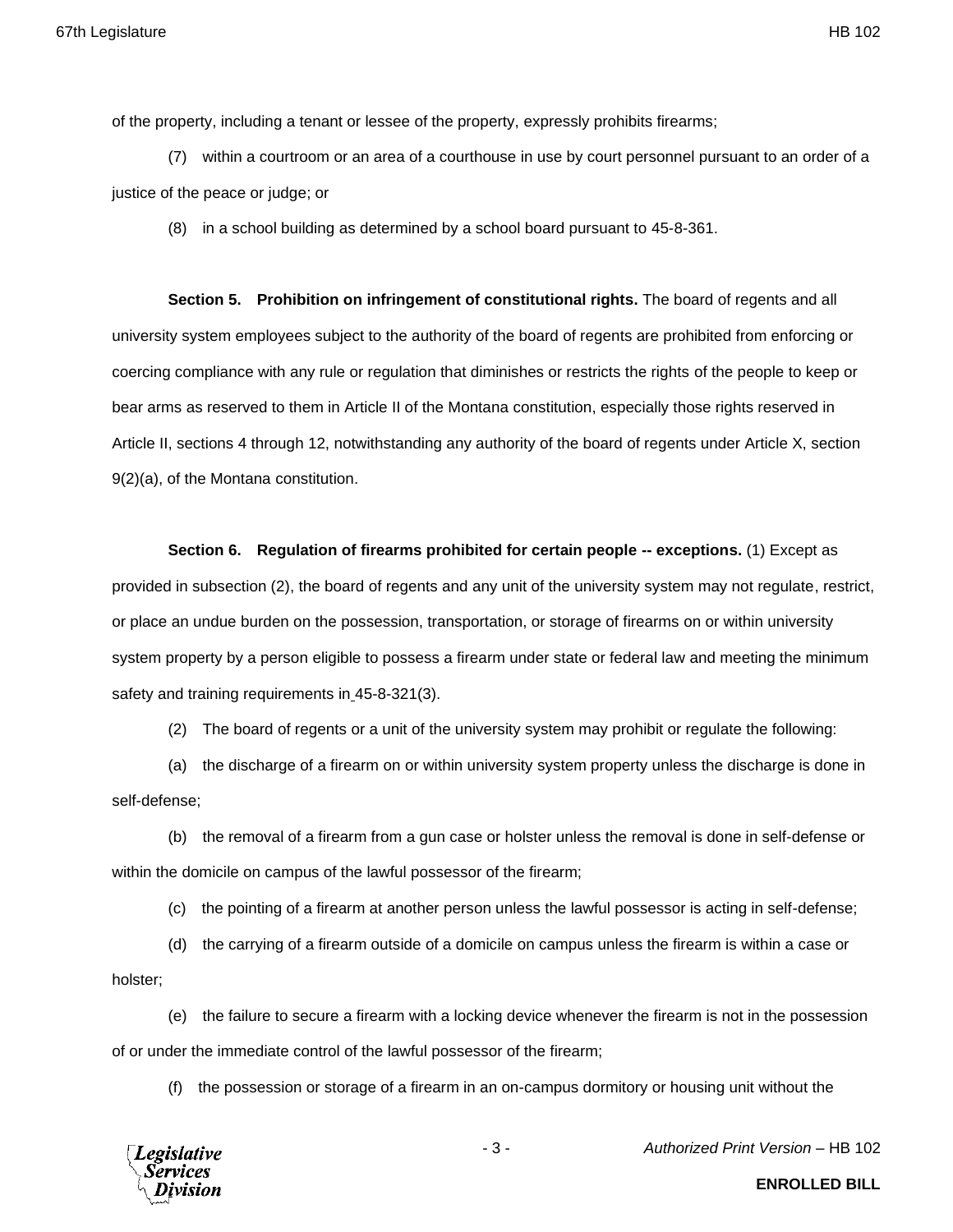express permission of any roommate of the lawful possessor of the firearm;

(g) the possession or storage of a firearm by any individual who has a history of adjudicated university system discipline arising out of the individual's interpersonal violence or substance abuse;

(h) the possession of a firearm at an event on campus where campus authorities have authorized alcohol to be served and consumed; and

(i) the possession of a firearm at an athletic or entertainment event open to the public with controlled access and armed security on site.

**Section 7. Remedy for violations** Any person that suffers deprivation of rights enumerated under [sections 1 through 6] has a cause of action against any governmental entity, as defined in 2-9-101. The cause of action must be filed in district court. If a person asserting a deprivation of rights prevails, the person may be awarded reasonable costs, attorney fees, and damages.

**Section 8.** Section 45-3-111, MCA, is amended to read:

"**45-3-111. Openly carrying weapon -- display -- exemption.** (1) Any person who is not otherwise prohibited from doing so by federal or state law may openly carry a weapon and may communicate to another person the fact that the person has a weapon.

(2) If a person reasonably believes that the person or another person is threatened with bodily harm, the person may warn or threaten the use of force, including deadly force, against the aggressor, including drawing or presenting a weapon.

(3) This section does not limit the authority of the board of regents or other postsecondary institutions to regulate the carrying of weapons, as defined in 45-8-361(5)(b), on their campuses."

**Section 9.** Section 45-8-316, MCA, is amended to read:

"**45-8-316. Carrying concealed firearms -- exemption.** (1) A person who carries or bears concealed upon the individual's person a firearm shall be punished by a fine not exceeding \$500 or by imprisonment in the county jail for a period not exceeding 6 months, or both.

(2) A person who has previously been convicted of an offense, committed on a different occasion



- 4 - *Authorized Print Version* – HB 102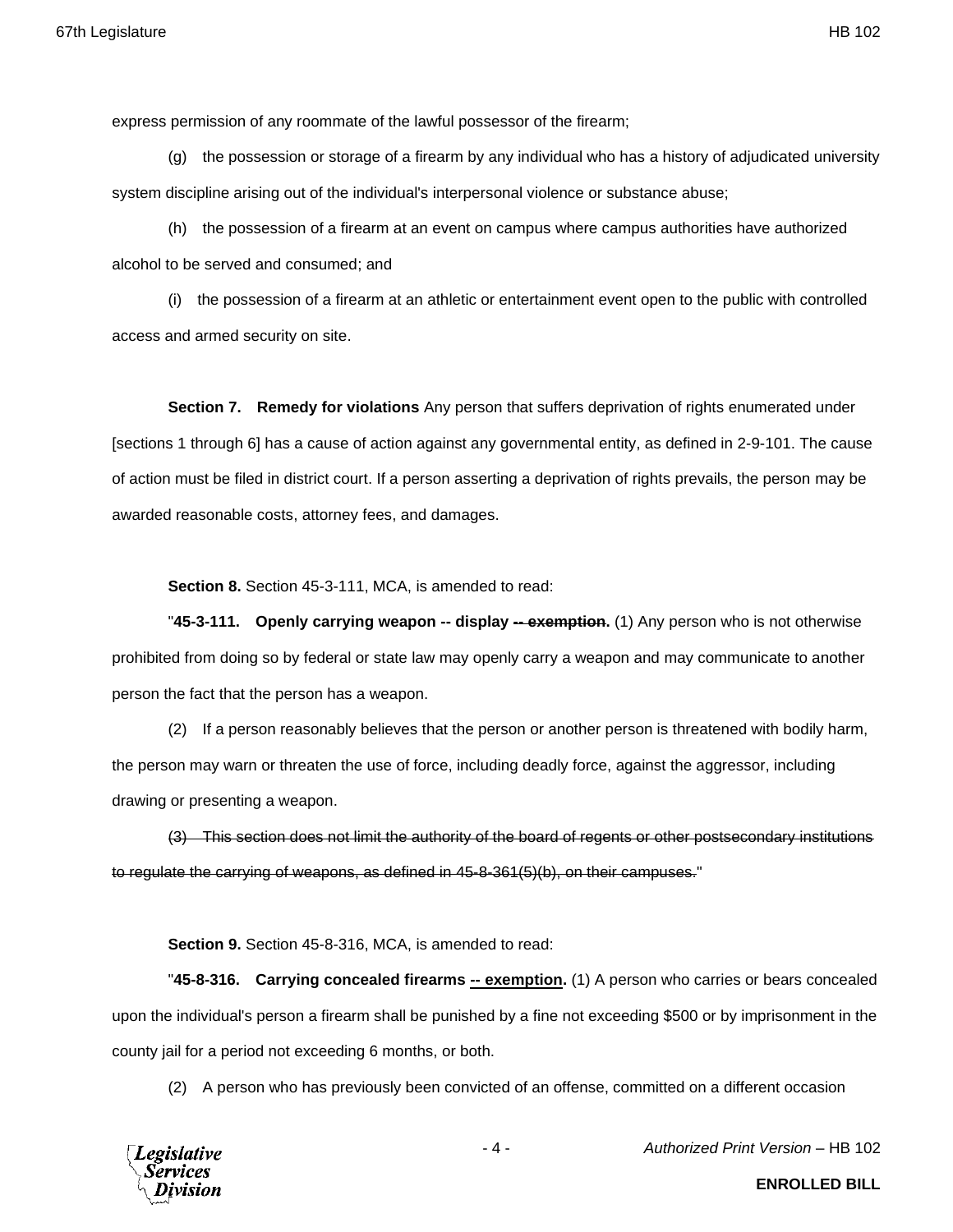than the offense under this section, in this state or any other jurisdiction for which a sentence to a term of imprisonment in excess of 1 year could have been imposed and who carries or bears concealed upon the individual's person a firearm shall be punished by a fine not exceeding \$1,000 or be imprisoned in the state prison for a period not exceeding 5 years, or both.

(3) This section does not apply to a person eligible to possess a firearm under state or federal law."

**Section 10.** Section 45-8-328, MCA, is amended to read:

"**45-8-328. Carrying concealed weapon in prohibited place -- penalty.** (1) Except for a person issued a permit pursuant to 45-8-321 or a person recognized pursuant to 45-8-329 legislative security officers authorized to carry a concealed weapon in the state capitol as provided in 45-8-317(1)(k), a person commits the offense of carrying a concealed weapon in a prohibited place if the person purposely or knowingly carries a concealed weapon in:

 $(a)$  portions of a building used for state or local government offices and related areas in the building that have been restricted;.

(b) a bank, credit union, savings and loan institution, or similar institution during the institution's normal business hours. It is not an offense under this section to carry a concealed weapon while:

(i) using an institution's drive-up window, automatic teller machine, or unstaffed night depository; or

(ii) at or near a branch office of an institution in a mall, grocery store, or other place unless the person is inside the enclosure used for the institution's financial services or is using the institution's financial services.

(c) a room in which alcoholic beverages are sold, dispensed, and consumed under a license issued under Title 16 for the sale of alcoholic beverages for consumption on the premises.

(2) It is not a defense that the person had a valid permit to carry a concealed weapon. A person convicted of the offense shall be imprisoned in the county jail for a term not to exceed 6 months or fined an amount not to exceed \$500, or both."

**Section 11.** Section 45-8-351, MCA, is amended to read:

"**45-8-351. Restriction on local government regulation of firearms.** (1) Except as provided in subsection (2), a county, city, town, consolidated local government, or other local government unit may not



- 5 - *Authorized Print Version* – HB 102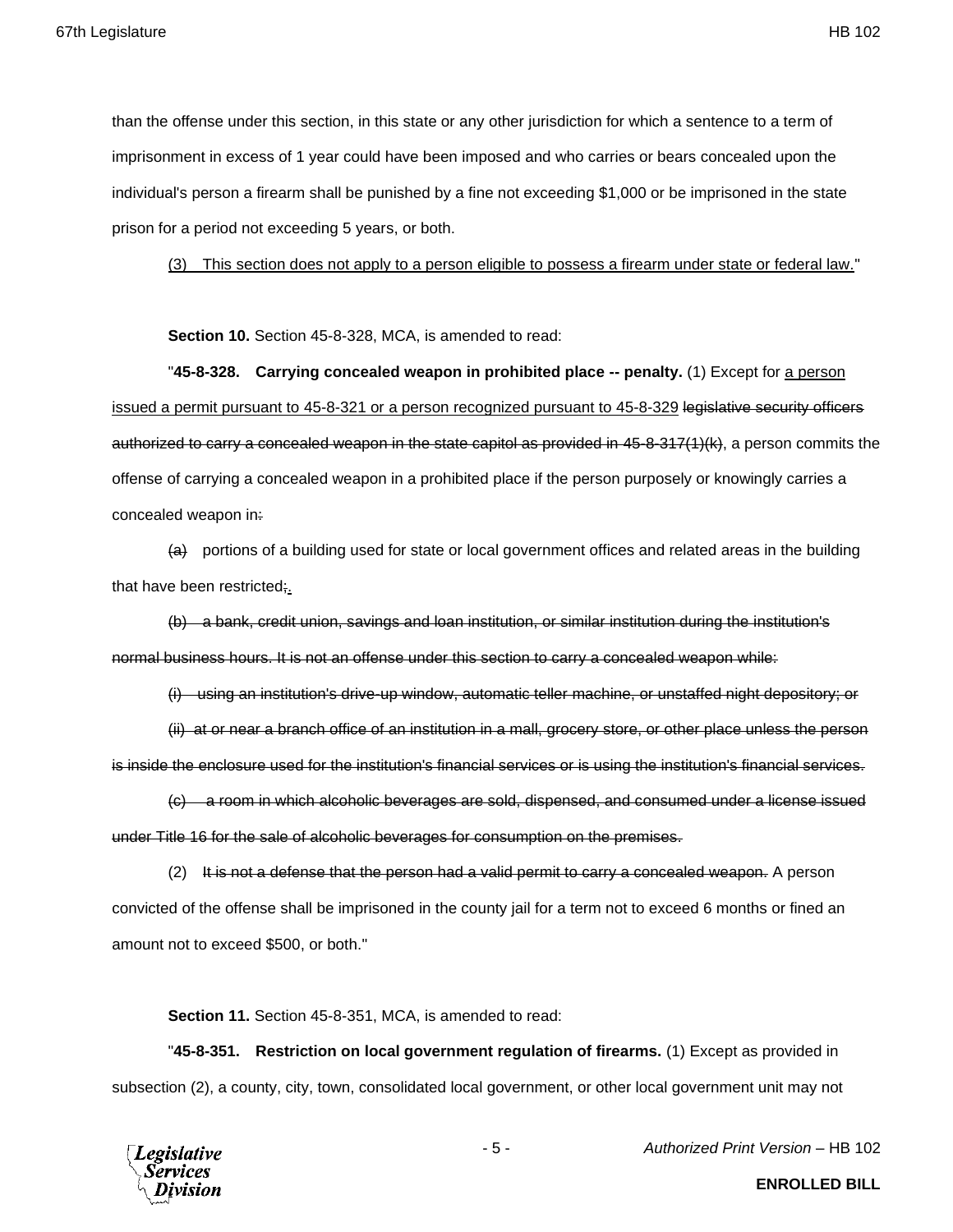prohibit, register, tax, license, or regulate the purchase, sale or other transfer (including delay in purchase, sale, or other transfer), ownership, possession, transportation, use, or unconcealed carrying of any weapon, including a rifle, shotgun, handgun, or concealed handgun.

(2) (a) For public safety purposes, a city or town may regulate the discharge of rifles, shotguns, and handguns. A county, city, town, consolidated local government, or other local government unit has power to prevent and suppress the carrying of unpermitted concealed weapons or the carrying of unconcealed weapons to a publicly owned and occupied building under its jurisdiction.

(b) Nothing contained in this section allows any government to prohibit the legitimate display of firearms at shows or other public occasions by collectors and others or to prohibit the legitimate transportation of firearms through any jurisdiction, whether in airports or otherwise.

(c) A local ordinance enacted pursuant to this section may not prohibit a legislative security officer who has been issued a concealed weapon permit from carrying a concealed weapon in the state capitol as provided in 45-8-317."

NEW SECTION. **Section 12. Repealer.** The following sections of the Montana Code Annotated are repealed:

45-8-317. Exceptions.

45-8-339. Carrying firearms on train -- penalty.

**Section 13. Severability.** If a part of [this act] is invalid, all valid parts that are severable from the invalid part remain in effect. If a part of [this act] is invalid in one or more of its applications, the part remains in effect in all valid applications that are severable from the invalid applications.

**Section 14. Codification instruction.** [Sections 1 through 7] are intended to be codified as an integral part of Title 45, chapter 8, part 3, and the provisions of Title 45, chapter 8, part 3, apply to [sections 1 through 7].

**Section 15. Effective dates.** (1) Except as provided in subsection (2), [this act] is effective on



- 6 - *Authorized Print Version* – HB 102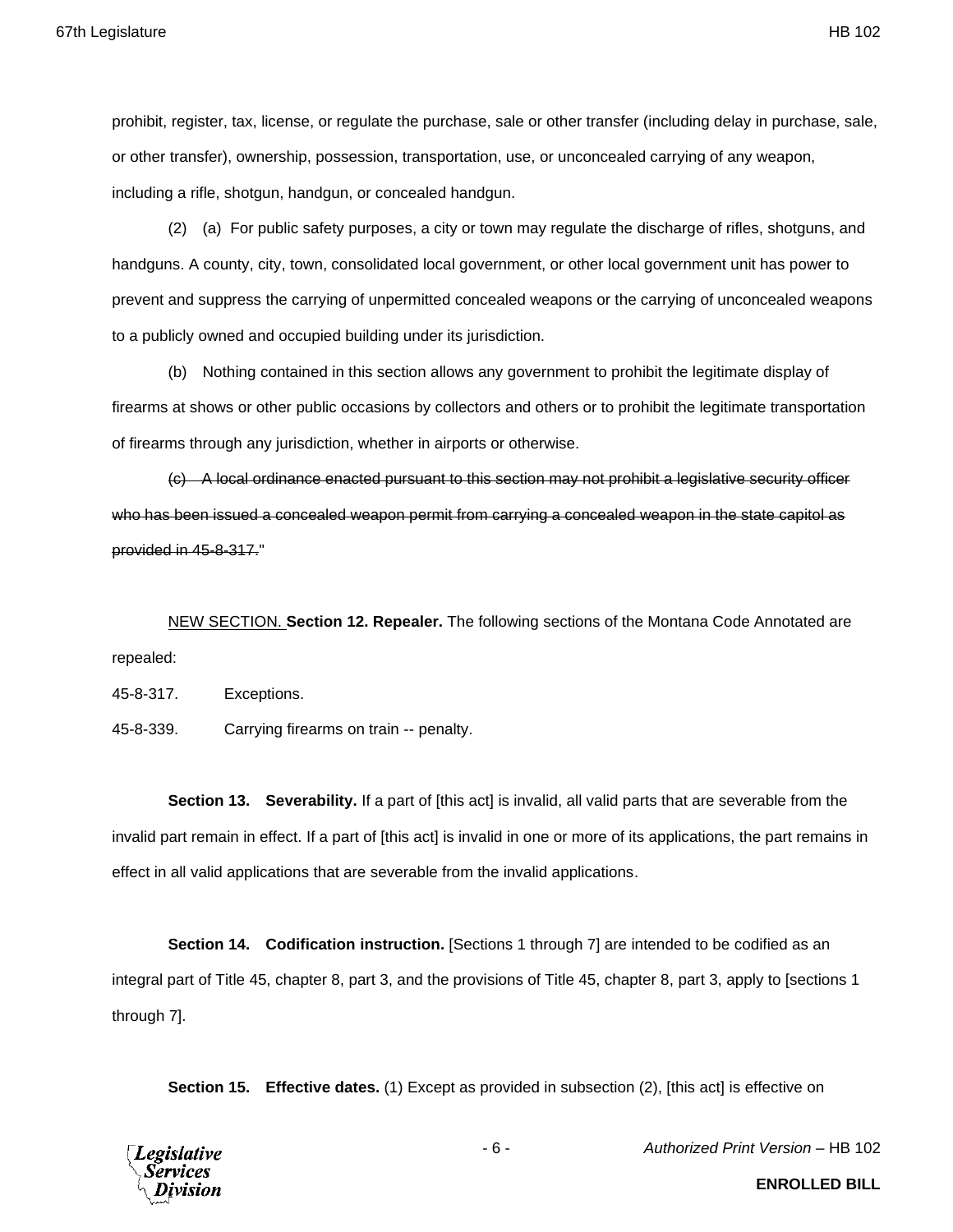passage and approval.

(2) [Section 6] is effective June 1, 2021.

- END -

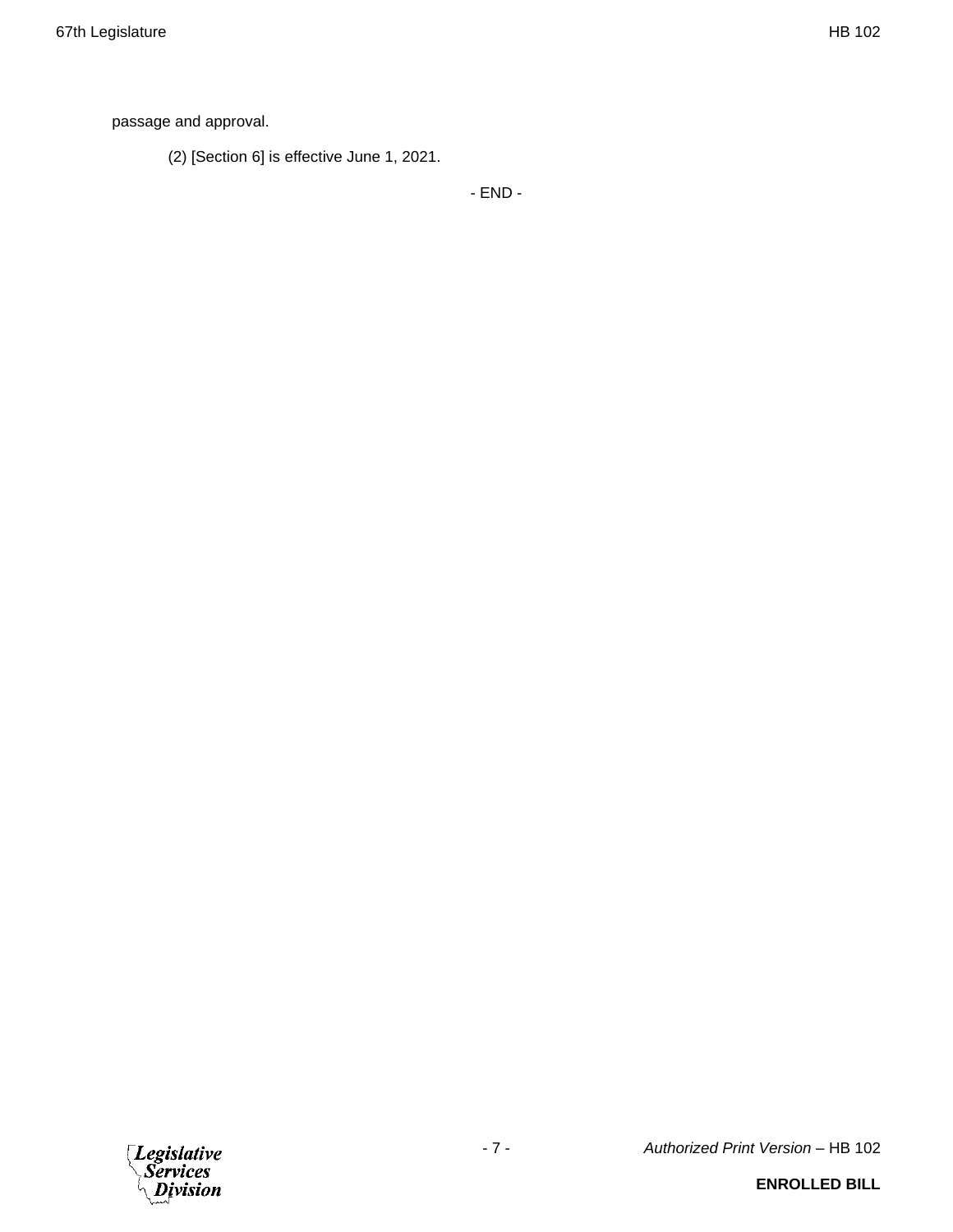## HOUSE BILL NO. 102

INTRODUCED BY S. BERGLEE, M. BINKLEY, L. BREWSTER, N. DURAM, P. FIELDER, G. FRAZER, J. FULLER, S. GALLOWAY, E. HILL, C. HINKLE, J. HINKLE, M. HOPKINS, J. KASSMIER, C. KNUDSEN, R. KNUDSEN, B. LER, R. MARSHALL, T. MOORE, J. PATELIS, B. PHALEN, V. RICCI, J. SCHILLINGER, K. SEEKINS-CROWE, L. SHELDON-GALLOWAY, J. TREBAS, S. VINTON, D. SKEES, J. CARLSON, J. GILLETTE, S. KERNS, B. MITCHELL, M. NOLAND, M. STROMSWOLD, B. TSCHIDA, B. BEARD, W. GALT, B. USHER, K. ZOLNIKOV

AN ACT GENERALLY REVISING GUN LAWS; PROVIDING A LEGISLATIVE PURPOSE, INTENT, AND FINDINGS; PROVIDING LOCATIONS WHERE CONCEALED WEAPONS MAY BE CARRIED AND EXCEPTIONS; PROHIBITING THE MONTANA UNIVERSITY SYSTEM AND BOARD OF REGENTS FROM INFRINGING ON CONSTITUTIONAL RIGHTS AND PROVIDING EXCEPTIONS; PROVIDING A SEPARATE CIVIL CAUSE OF ACTION FOR VIOLATIONS OF THIS ACT; AMENDING SECTIONS 45-3-111, 45-8-316, 45- 8-328, AND 45-8-351, MCA; REPEALING SECTIONS 45-8-317 AND 45-8-339, MCA; AND PROVIDING AN IMMEDIATE EFFECTIVE DATE DATES.